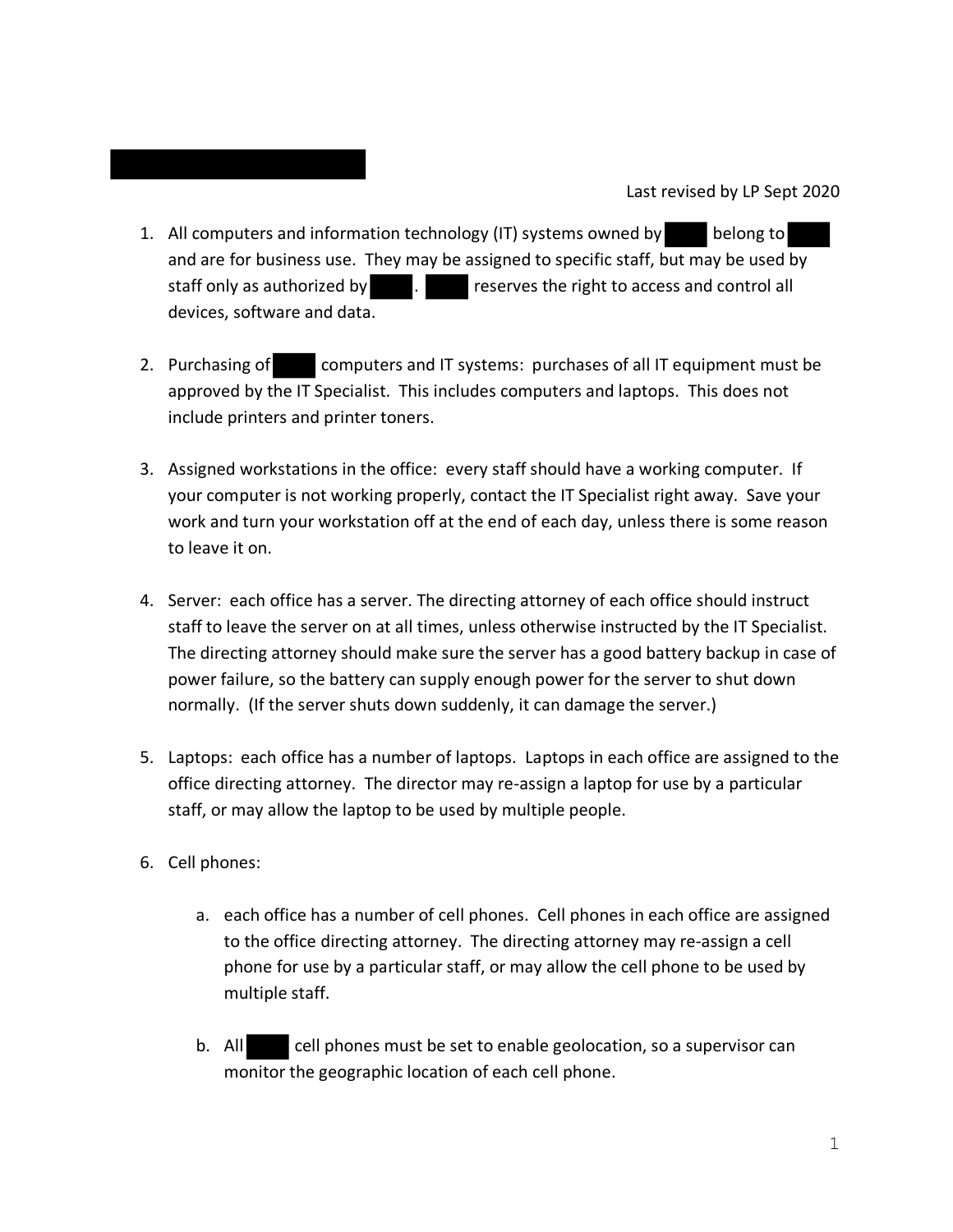- c. Use of Whatsapp on cell phones: Please set up and use the WhatsApp Business app for use on each cell phones
- 7. Care of cell phones and laptops: Staff who use cell phones and laptops are responsible for their proper care. This includes:
	- a. Transporting them safely, with proper cases.
	- b. Maintaining physical security to prevent theft and unauthorized use. Do not leave in a car. Do not leave unattended.
	- c. Maintaining password security—phones and laptops when not in use should have the screen locked so that they cannot be used without a password. Do not provide your password to anyone except as authorized by your supervisor.
- 8. Driving with an cell phone: all staff are strictly prohibited from using cell phones when they are driving.
- 9. Personal use of computers: All computer and technology equipment, systems, and data are provided for business use. Subject to their supervisor, and as limited below, staff may use computers for limited personal use on their own time, so long as that use is consistent with all provisions of this policy, and does not interfere with business use. Permitted occasional personal use is subject to viewing, monitoring, or recording by  $\blacksquare$ . may further limit personal use of its computers by employees from time to time as it sees fit by notice given to its employees.
- 10. Security of 's IT: every employee is responsible for ensuring the security of 's IT, which includes client confidential information. Security measures to be followed by all staff, include:
	- a. Physical security: keep equipment secure so that unauthorized users do not have access to the server, workstation, laptop, cell phone, or other device.
	- b. Password security:
		- i. All devices—computers, phones, laptops—must be password protected to prevent unauthorized access.
		- ii. Log out or shut off your device when leaving your device unattended.
		- iii. Use different passwords on different systems. For example, a Windows account password should not be the same as an Email password.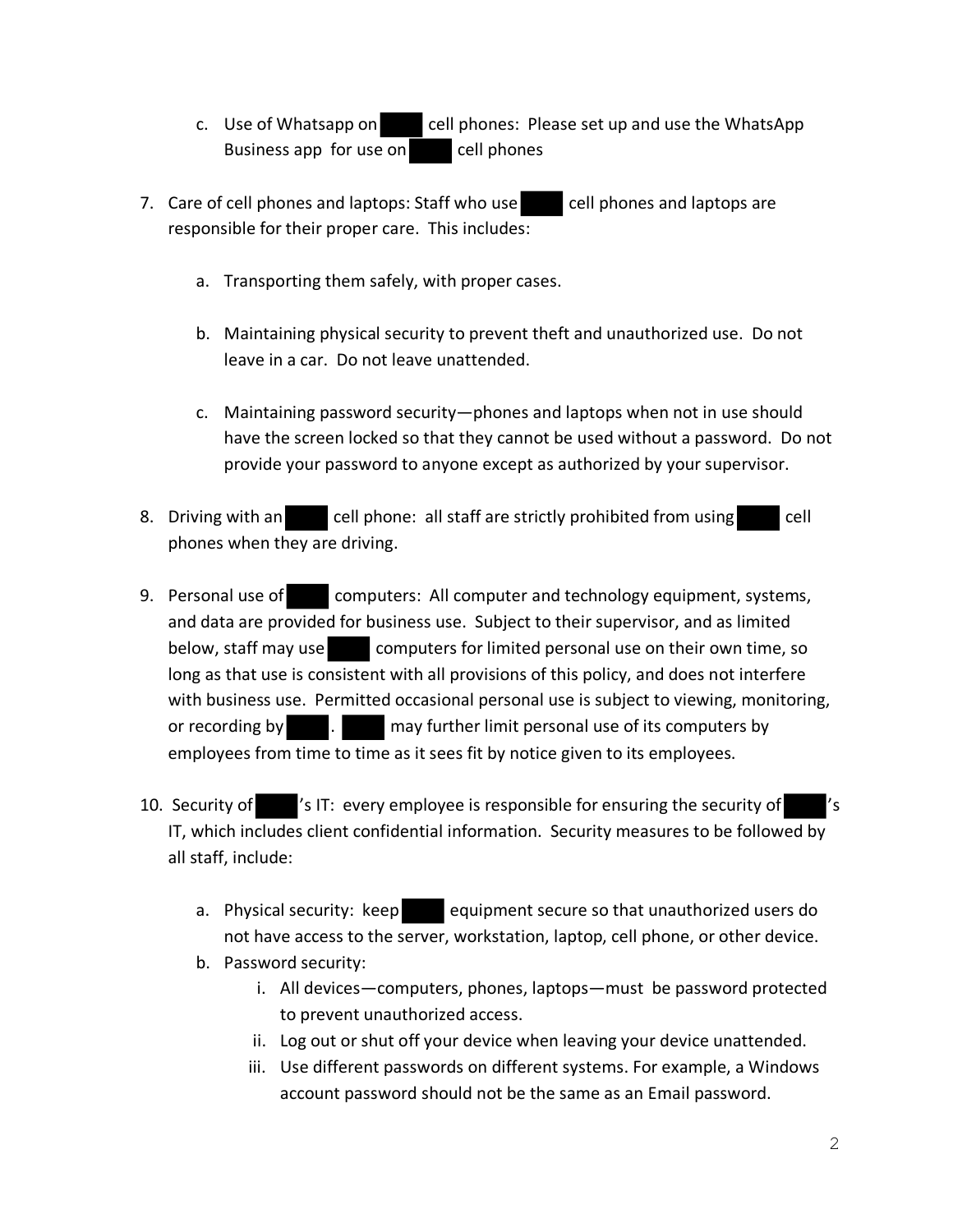- iv. Passwords used on company systems should never correspond with employee personal account passwords
- v. Do not write passwords down. Use your Google account to save your passwords for work. See, https://support.google.com/accounts/answer/6208650?hl=en
- vi. Keep your personal and passwords separate. Do not save your personal passwords on your google account. If you have a personal google account, do not save passwords on your personal google account.
- vii. Do not use easy to guess passwords. Use the passwords suggested by Google, or other strong passwords.
- 11. Lost or stolen device: If any device is lost or stolen, report this to IT immediately. The device will be remotely removed from the web server's device list so that any access to e-mail will be prevented. Staff will also be asked to change their e-mail password.
- 12. How to access data from outside the office:
	- a. cell phones and laptops can be used to access data. There are 3 ways to do this:
		- i. Google Drive: logging into your Google account will give you access to Google Drive. This includes your Drive folders, and the Shared Drive folders. When properly set up, this should provide access to all your data, including email, except for Prime.
		- ii. Remote access to your desktop computer. You can ask IT for this. This will allow another computer (laptop, cell phone) to see and operate your desktop. You will have access to everything on your workstation in the office. Your workstation must be on for this to work. There is no way to turn on your workstation remotely.
		- iii. VPN: if the above two methods are not available to get you what you need, IT can set up a VPN connection to the server in your office. Because of security risks of connecting a device that is outside the office to the office server, only devices which are used exclusively for business may be used for this purpose. Any device which has been used for any personal use, including personal email, any nondownloads of any kind, including files such as MP3, videos, documents, and photos, are not to be used for VPN connections.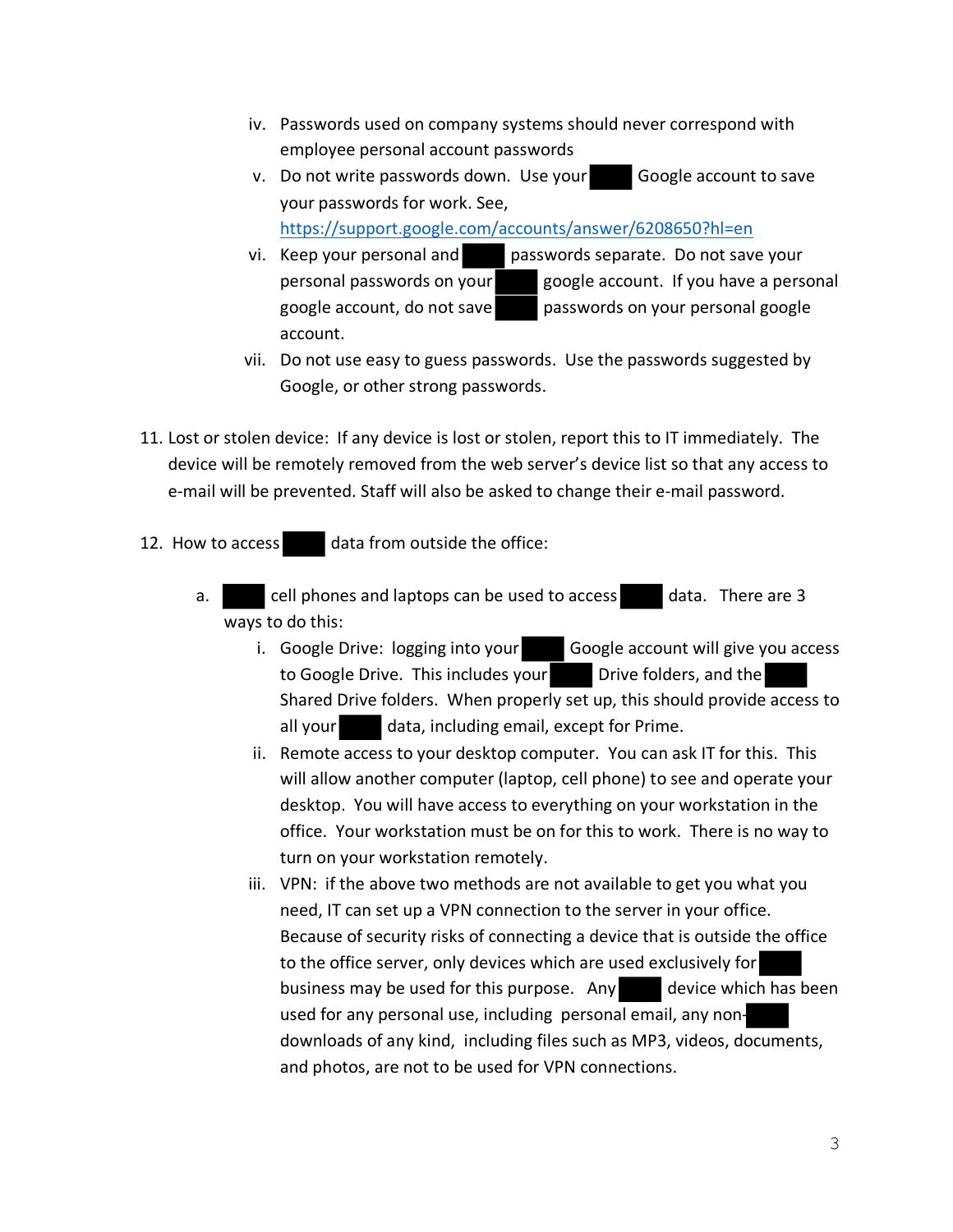- 13. Keep work and personal identities separate. We are the same person at work and when we are off work, but it is important to recognize the difference between when we are communicating on behalf of the  $\blacksquare$ , and when we are speaking on our own and not connected with . To that end:
	- a. Do not send personal e-mails from your email account.
	- b. Do not send e-mails from your personal email accounts.
	- c. Facebook: Avoid using your personal Facebook account for business. has an Facebook page, and any staff who desire to message with clients or others regarding business can do so if they are designated as a "moderator" of the Facebook page. Ask the Executive Director if you want to be a moderator. Each office should have at least one person designated as a moderator for this purpose. The Facebook page is administered by the Executive Director and their designee, if any.
	- d. Whatsapp: use the WhatsApp Business app on cell phones to communicate regarding business.
- 14. Use of personal devices for business: personal cell phones, tablets, laptops, computers—all devices—may be used to:
	- a. Access your Google Drive account;
	- b. With approval and assistance from IT, connect remotely to your workstation at the office;
	- c. Receive and send e-mail on e-mail account.

If you use your personal device for business, you must ensure data is protected using physical and password security protocols described above.

Using your personal device for business increases the risk that data will be compromised. For example, an filed can become infected by a virus that is on your personal device, and that file can infect other files.

DO NOT USE YOUR PERSONAL DEVICES FOR BUSINESS IF YOU ARE NOT CONFIDENT THAT YOU CAN PROTECT DATA.

- 15. Use of Google Drive: uses Google Drive for storing, sharing, and backing up data. Each staff person has an Google account, which should be used as follows:
	- a. Personal data, not connected to : : do not use Google account for any personal data.
	- b. data that you don't want or need to share with anyone else at : save all this data on your Google Drive account. Note: will still have access to this data, so don't use this for any personal data.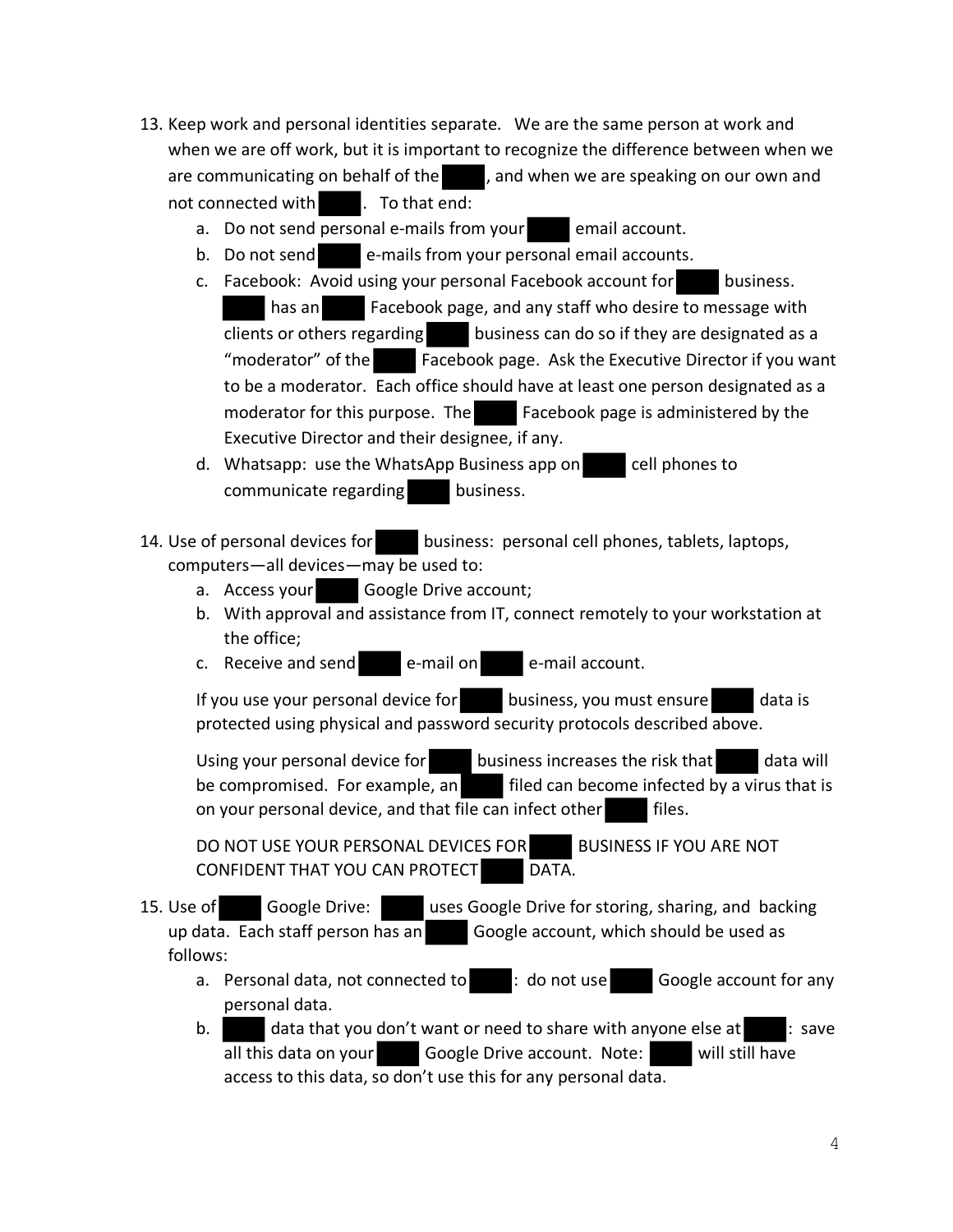- c. data that should be shared within your office, including work on cases: save this data to the Shared Drive for your office, using the following folders:
	- i. Cases
		- 1. [subfolder] Open
		- 2. [subfolder] Closed
	- ii. Community education, outreach, collaboration
	- iii. Admin/management
	- iv. Staff training
	- v. Projects
	- vi. Forms and templates
	- vii. Shared with central office

In Central office, Shared Drive uses the following folders for sharing documents within central office staff:

- i. Accounting
- ii. Development
- iii. IT
- iv. Management
- v. Human Resources
- d. Document naming convention: all documents should be saved using the following protocol:
	- i. Client documents: Client names; description of document. For example: William Pitmag affidavit re employment
	- ii. Other docs: year of document; description. For example: 2020 letter to attorney general re human trafficking task force
	- iii. When naming documents, please think about how you or someone else might search for these documents later, using words in the title of the document.
- 16. Added limitations on personal use: In addition to the above limitations, staff may not use computers or other technology for any illegal purpose; for gambling; for anything pornographic.
- 17. All employees shall take all reasonable precautions to preserve and protect technology and computer equipment, systems, and data. This includes ensuring the physical safety of equipment and the privacy of passwords.
- 18. All employees shall avoid computer scams that might compromise our equipment, systems, and data. Our primary defense against viruses, hacking attempts,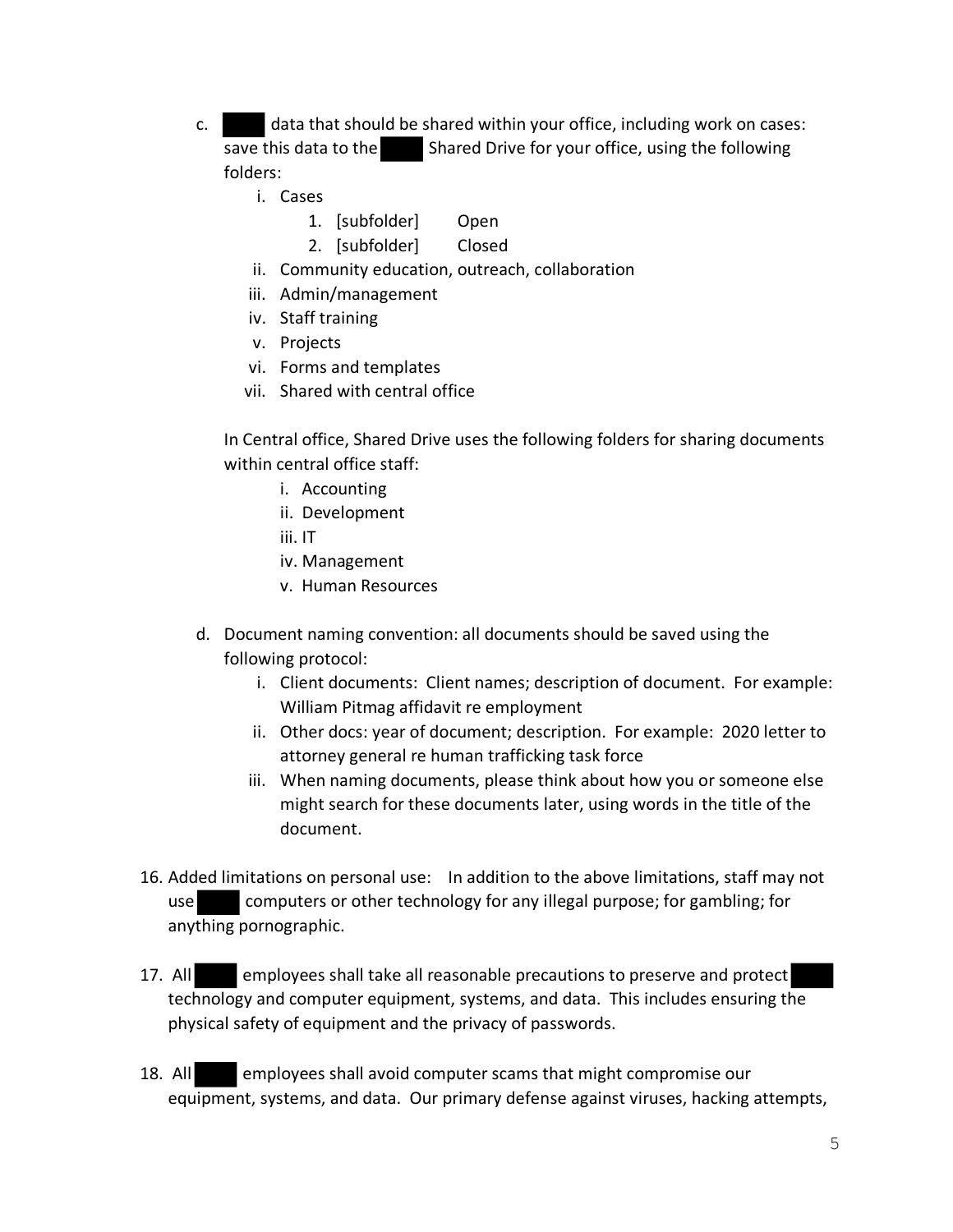etc is our staff being wary and savvy. If in doubt about a website or e-mail, please check with our IT Specialist before clicking on suspect links or opening suspect attachments.

- 19. Use of thumbdrives/flash drives: do not use without the express permission from our IT Specialist. Do not use these to backup data. Do not use these to transfer data. There are too many security risks involved with the use of thumbdrives.
- 20. No provided software may be deleted from and no non-<br>
a provided software may be installed on any electronic property described in this policy without the express consent of the Directing Attorney of the office involved. The Directing Attorney will give his or her consent only after consultation with the Information Technology Specialist. Any decision by a Directing Attorney in this regard is subject to the review and final decision of the Executive Director.
- 21. website: maintains a website. All content on the website must be approved by the Executive Director.
- 22. Any disregard or violation of 's Computer Use Policy as set out in this policy may be subject to the warning, suspension, and termination procedures set forth in the Personnel Manual.
- 23. All employees, board members, interns, and volunteers shall agree to abide by the terms of this Computer Use Policy by signing and dating a copy as indicated directly below. The executed copy of the agreement will then be placed in the employee's personnel file. may make minor changes to and issue implementation procedures for this policy with written notice to those to whom the measures apply but without re-execution of this document.
- 24. I acknowledge that has provided me the following devices. I agree to care and use them in accordance with this policy.

| Computers: Brand: |                |  |
|-------------------|----------------|--|
| Laptops:          | Model:         |  |
|                   | Serial Number: |  |
|                   | Brand:         |  |
|                   | Model:         |  |
|                   | Serial Number: |  |